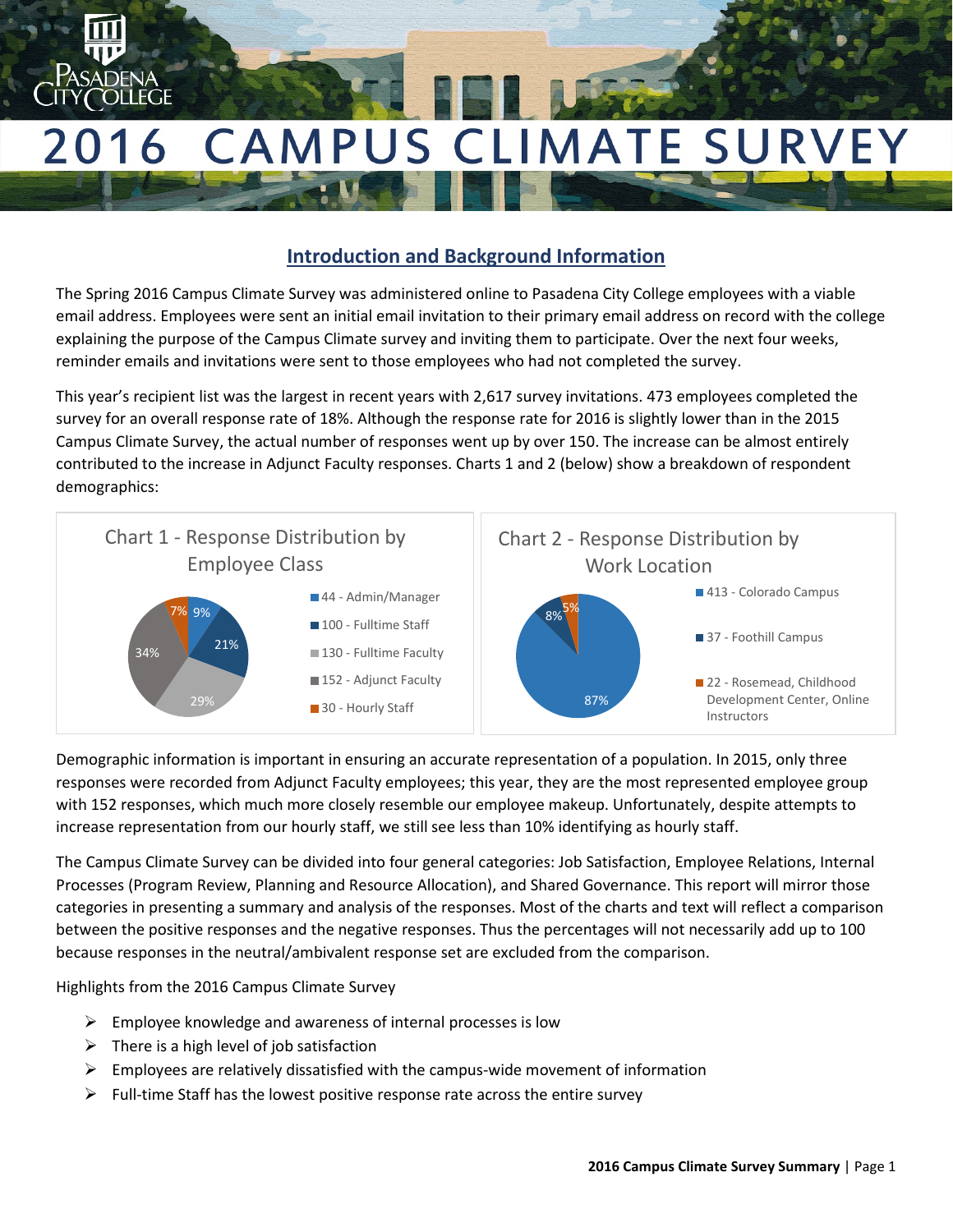### **Job Satisfaction**

The Mission of Pasadena City College is:

*To provide a high quality, academically robust learning environment that encourages, support and facilitates student learning and success. The College provides an academically rigorous and comprehensive curriculum*  for students pursuing educational and career goals as well as learning opportunities designed for individual *development. The College is committed to providing access to higher education for the members of the diverse communities with the District service areas and of offering courses, programs, and other activities to enhance the economic conditions and the quality of life in these communities.*

Job satisfaction has historically been rated very highly in the Campus Climate Surveys and 2016 is no exception. Seven questions have above an 80% positive response rate for questions regarding personal attitudes toward working at PCC; however, some areas show a lower satisfaction rating. Chart 3 shows the percentage of positive (Strongly Agree/Agree) to negative (Strongly Disagree/Disagree) responses for each job satisfaction question.

# ADMINISTRATORS AND SUPERVISORS GENERALLY LISTEN TO WHAT I HAVE TO SAY. I USUALLY HEAR ABOUT IMPORTANT MATTERS FIRST THROUGH THE GRAPEVINE. MOST OF THE TIME IT IS SAFE TO SAY WHAT ONE THINKS AROUND HERE. THE COLLEGE MOVES TOO SLOWLY IN MAKING IMPROVEMENTS. WE HAVE UP-TO-DATE METHODS OF GETTING WORK DONE HERE THE COLLEGE OPERATES EFFICIENTLY. HIGH STANDARDS OF WORK ARE OFTEN ABANDONED UNDER PRESSURE. I AM KEPT WELL INFORMED ABOUT MATTERS AFFECTING MY WORK. I BELIEVE MY JOB IS VERY IMPORTANT TO THE COLLEGE. I FEEL RESPECTED IN MY JOB BY CLASSIFIED STAFF. I FEEL RESPECTED IN MY JOB BY FACULTY. I FEEL RESPECTED IN MY JOB BY MANAGERS. I ENJOY THE PEOPLE I WORK WITH AT PCC. I LIKE WORKING AT PCC. A SENSE OF TEAM SPIRIT EXISTS AT PCC. OVERALL, I AM SATISFIED WITH MY JOB AT PCC. **CHART 3 - IOB SATISFACTION** Positive **Negative**

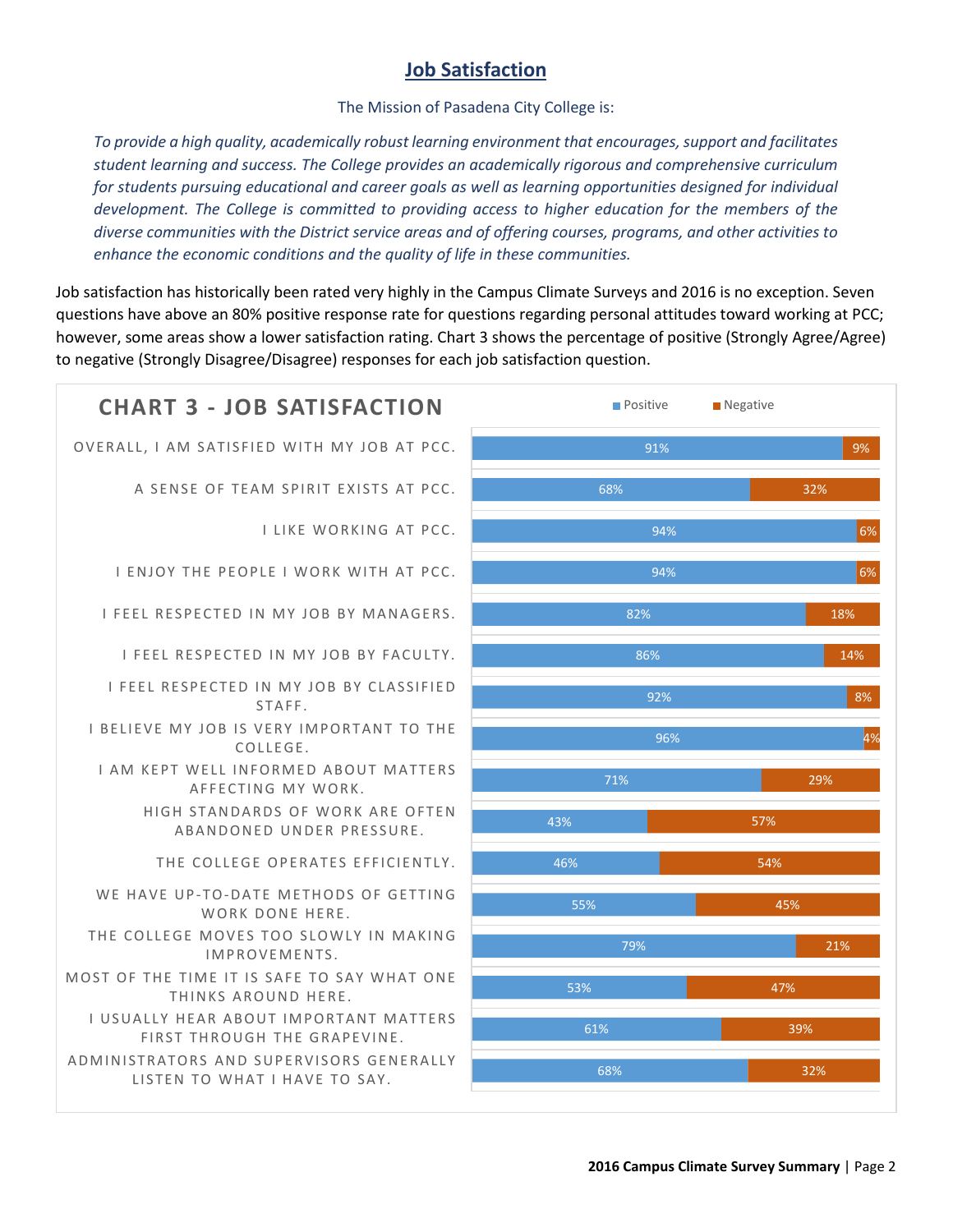Compared to 2015, positive responses increased by an average of 8% and negative responses decreased by an average of 6% on all previously included questions. PCC has made forward progress on job satisfaction, but in order to further study intrapersonal relationships at work, several new questions were included in the 2016 Campus Climate Survey. Most responses in this area showed a high satisfaction:

- *I feel respected in my job by managers* (82% positive)
- *I feel respected in my job by faculty* (86% positive)
- *I feel respected in my job by classified staff* (92% positive)
- *I believe my job is very important to the college* (96% positive)

Employees appear to be satisfied with their role, but not necessarily with the campus as a whole. Employees do not share the same positivity about the culture of PCC as a workplace. The following areas may require special attention:

- *A sense of team spirit exists at PCC* (68% positive)
- *The college operates efficiently* (46% positive)
- We have up-to-date methods of getting work done here (55% positive)
- *Most of the time it is safe to say what one thinks around here (53% positive)*

Some responses show a wide variation between employee groups; for example, hourly staff tend to be more positive in their responses, while fulltime staff tend to be much more negative. To demonstrate the differences between employee groups, Chart 5 (below) includes an average of the "Respected by Mangers/Faculty/Staff" questions as well as a grouping of the four college-wide communication questions.

*\* Please note the score axis from 0 (negative) to 5 (positive) has been cut shorter in order to better display the results on this page.*



As previously noted, fulltime staff has the most negative response average in every category except for *We have up-todate-methods of getting work done*, and this trend will be observed throughout the survey. Interestingly, the classified staff feels the least respected, but also has the highest rating in feeling respected across all employees in "I feel respected by Classified Staff." Additionally, the Fulltime Staff show a very negative response in feeling that their thoughts are heard by managers, that it is safe to say what one thinks, and in feeling well informed about work-related matters.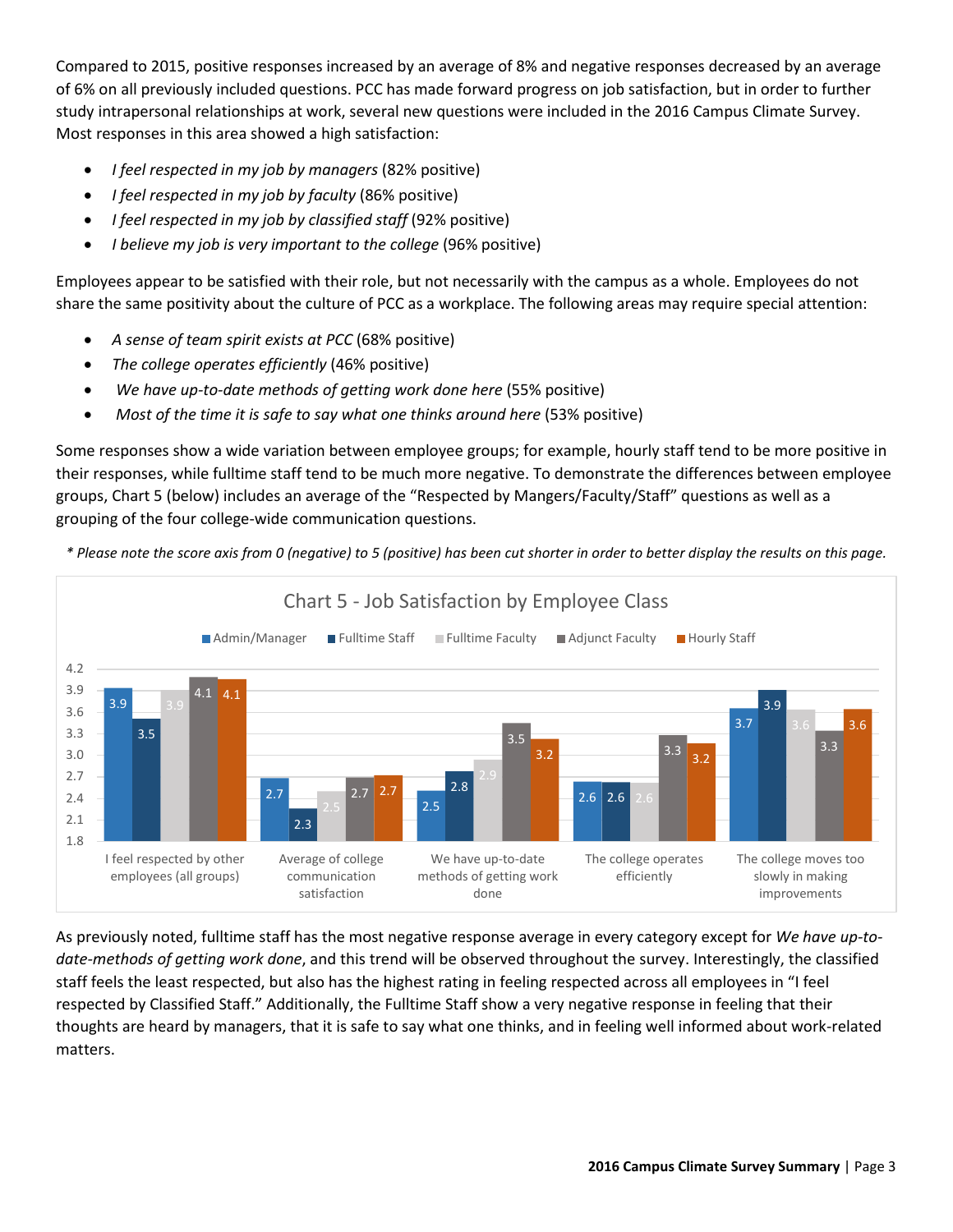### **Employee Relations**

Nine statements on the survey address how employees treat each other and how they work with one another. The response categories were a 5 point scale of Strongly Agree to Strongly Disagree. The responses were grouped into positive, neutral, or negative in Chart 6. Of the nine statements only two show lower than a 50% positive response rating, a big improvement from last year's Campus Climate Survey with only three *above* 50%.



In comparison to 2015, morale is high. Across all nine questions, positive responses improved by 10%, especially in the bottom two questions of Chart 6, regarding respect and friendliness, where positive responses rose by over 15%.

Unfortunately, even with the rise in morale, Employees still appear to feel relatively out of the loop. The survey's three lowest response ratings were in questions about communication and decision making.

- *Employees go out of their way to communicate information to other employees* (43% positive)
- *Employees are asked for their ideas when important decisions are made* (40% positive)
- *Employees put students first when making decisions* (52% positive)

Ensuring that employees feel they are a part of the major college decisions is important for morale and confidence in our leadership. Perhaps part of this feeling of exclusion can be identified by studying employee opinions of PCC's internal processes in the next section.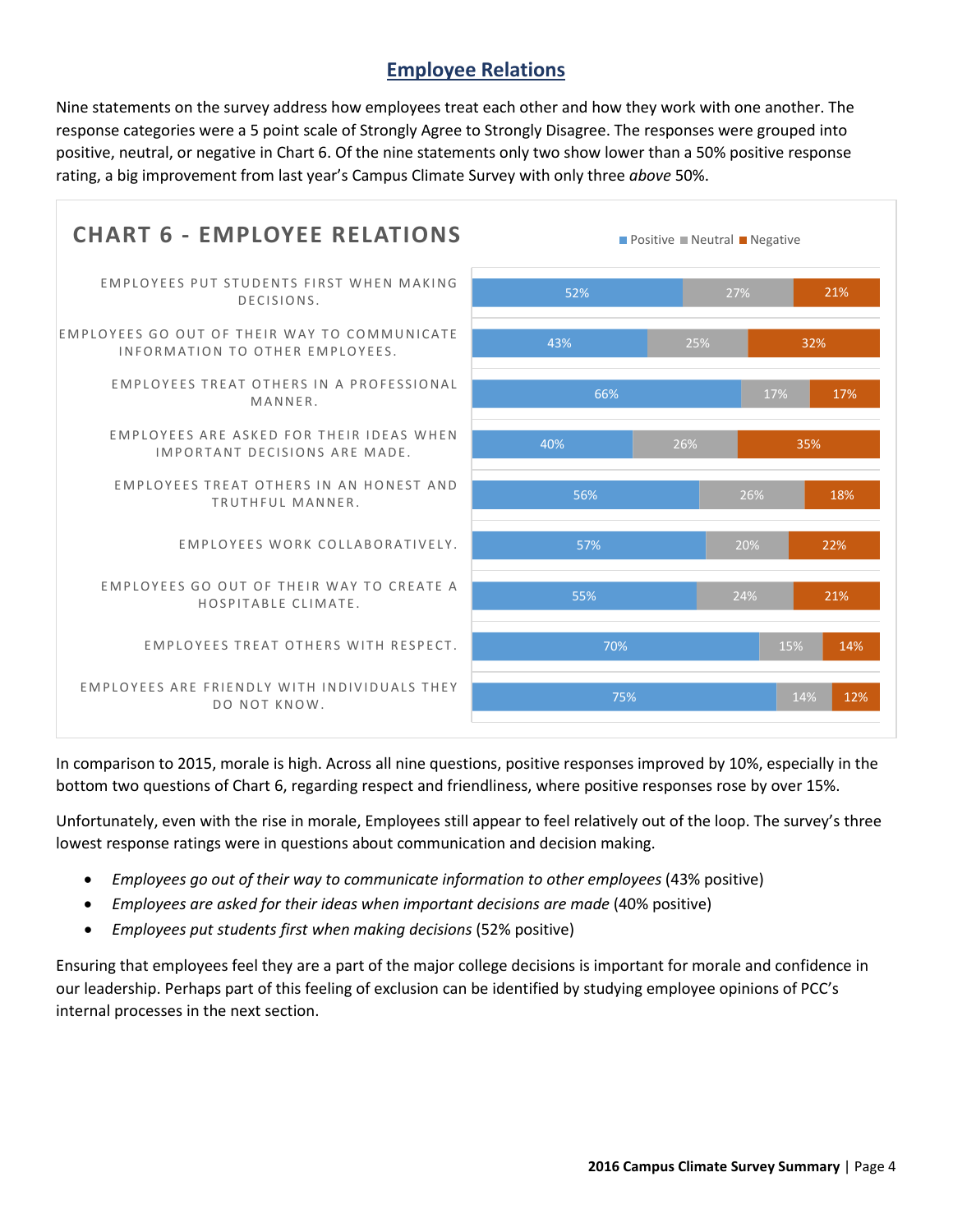#### **Internal Processes**

Internal processes include program review, planning, resource allocation, accreditation, and policy development. Understanding internal processes is a very important part of ensuring campus-wide engagement in the development and implementation of the Educational Master Plan, Facilities Master Plan, Technology Master Plan and the college goals.

Nine questions were asked to determine employee understanding and awareness of internal processes. Chart 7 illustrates employee responses to the eleven questions.

| <b>CHART 7 - INTERNAL PROCESSES</b>                                                                               |            |     | Not at All A Little Some A Lot Very Much |            |
|-------------------------------------------------------------------------------------------------------------------|------------|-----|------------------------------------------|------------|
| DOES THE COLLEGE'S INTEGRATED PLANNING<br>PROCESS GUIDE DECISION-MAKING?                                          | 15%<br>18% |     | 42%                                      | 6%<br>19%  |
| DO YOU UNDERSTAND, IN GENERAL, THE COLLEGE'S<br><b>BUDGETING PROCESS?</b>                                         | 28%        | 23% | 31%                                      | 12%<br>7%  |
| DO YOU UNDERSTAND THE COLLEGE'S INTEGRATED<br>PLANNING PROCESS?                                                   | 20%        | 15% | 41%                                      | 7%<br>17%  |
| DO YOU UNDERSTAND THE COLLEGE'S<br>COMPREHENSIVE PROGRAM/UNIT REVIEW PROCESS?                                     | 27%        | 19% | 29%                                      | 7%<br>18%  |
| DO YOU UNDERSTAND THE ACCREDITATION<br>COMMISSION'S (ACCJC) STANDARDS?                                            | 11%<br>12% | 38% |                                          | 23%<br>16% |
| DO YOU THINK THE RESULTS OF THE ANNUAL UPDATE<br>ARE USED TO INFORM THE COLLEGE'S INTEGRATED<br>PLANNING PROCESS? | 16%<br>21% |     | 38%                                      | 18%<br>7%  |
| DO YOU THINK THAT THE COLLEGE'S INTEGRATED<br>PLANNING PROCESS IS LINKED TO THE BUDGETING<br>PROCESS?             | 16%<br>16% |     | 36%                                      | 9%<br>23%  |
| DID YOU PARTICIPATE IN COMPLETING AN ANNUAL<br>UPDATE?                                                            | 43%        |     | 10%<br>18%                               | 16%<br>13% |
| ARE THE RESULTS OF THE COLLEGE'S INTEGRATED<br>PLANNING PROCESS AVAILABLE TO YOU?                                 | 15%<br>16% |     | 34%                                      | 23%<br>12% |

This year's responses are very consistent with 2015's in overall understanding of our internal processes: about 38% of respondent's answering with less than "some" understanding across all internal process questions versus only 28% answering with more than "some" understanding.

In Chart 7, we see a weak understanding of the college's budgeting, planning, and program review processes nearly identical to last year's results. There is slight rise in respondents who indicated that the College's Integrated Planning Process is available to them and those who understand the ACCJC standards, but otherwise, employee understanding of PCC's internal processes has remained at a lower than optimal level.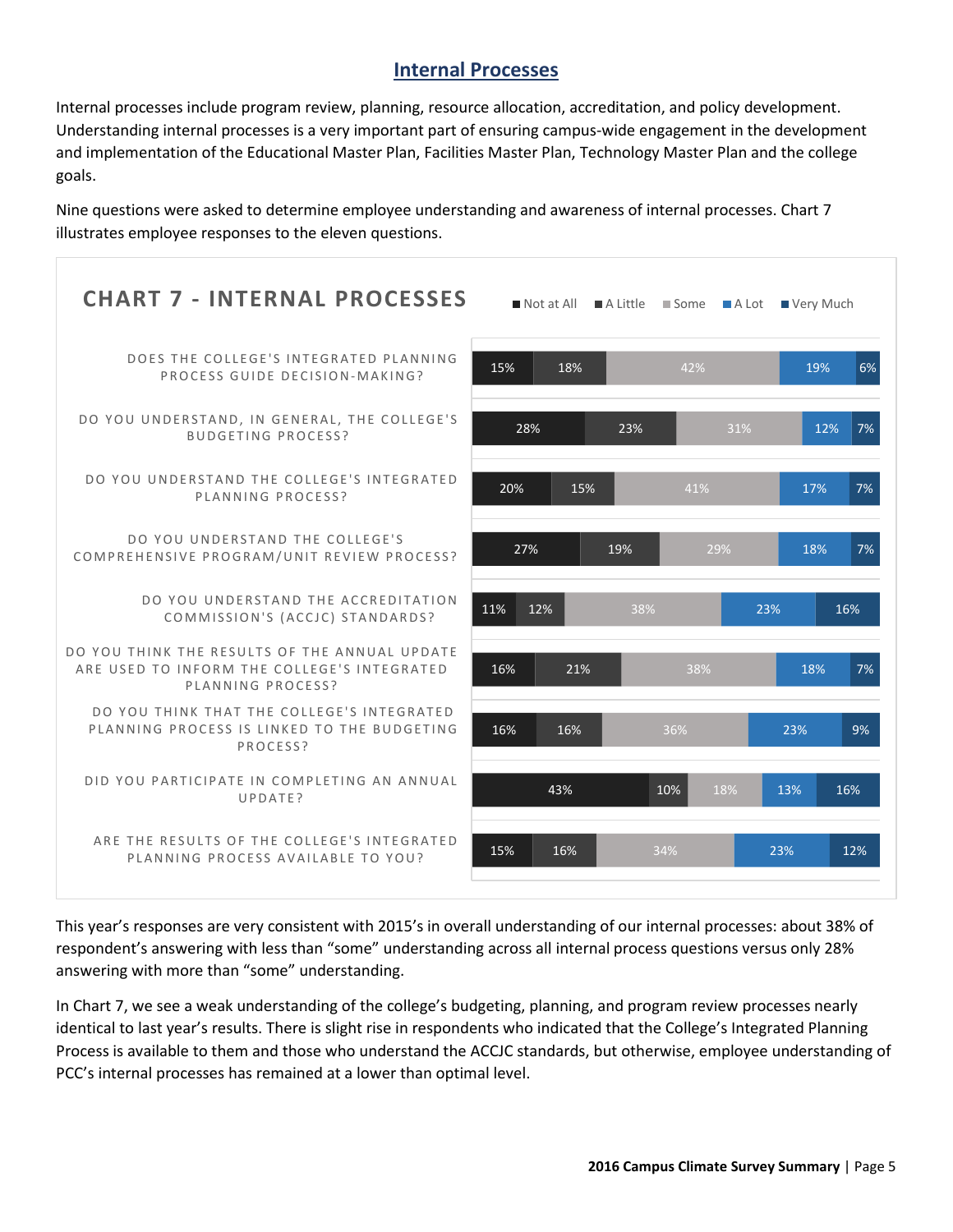### **Shared Governance**

Shared Governance provides college constituents an opportunity to participate in the governance processes of the college. Although the individual constituents of the Shared Governance committees have been surveyed separately in 2016 (results to be included in a separate report), an external evaluation of the process is important for planning and development. Shared Governance has been a contentious issue at PCC for the past several years, but the theme of 2016's Campus Climate survey is a lack of communication and shared governance is critical to improving information transparency.

There is a distinction between awareness and participation seen in the following charts. Chart 8 illustrates overall employee responses to the seven general shared governance questions. Chart 9 compares the mean rating for each group to the overall mean rating.



In 2015, employees showed a strong distaste for the Shared Governance process, but 2016's Campus Climate Survey suggests there has been great progress in acceptance and awareness. On the next page, a few of the standout improvements are highlighted.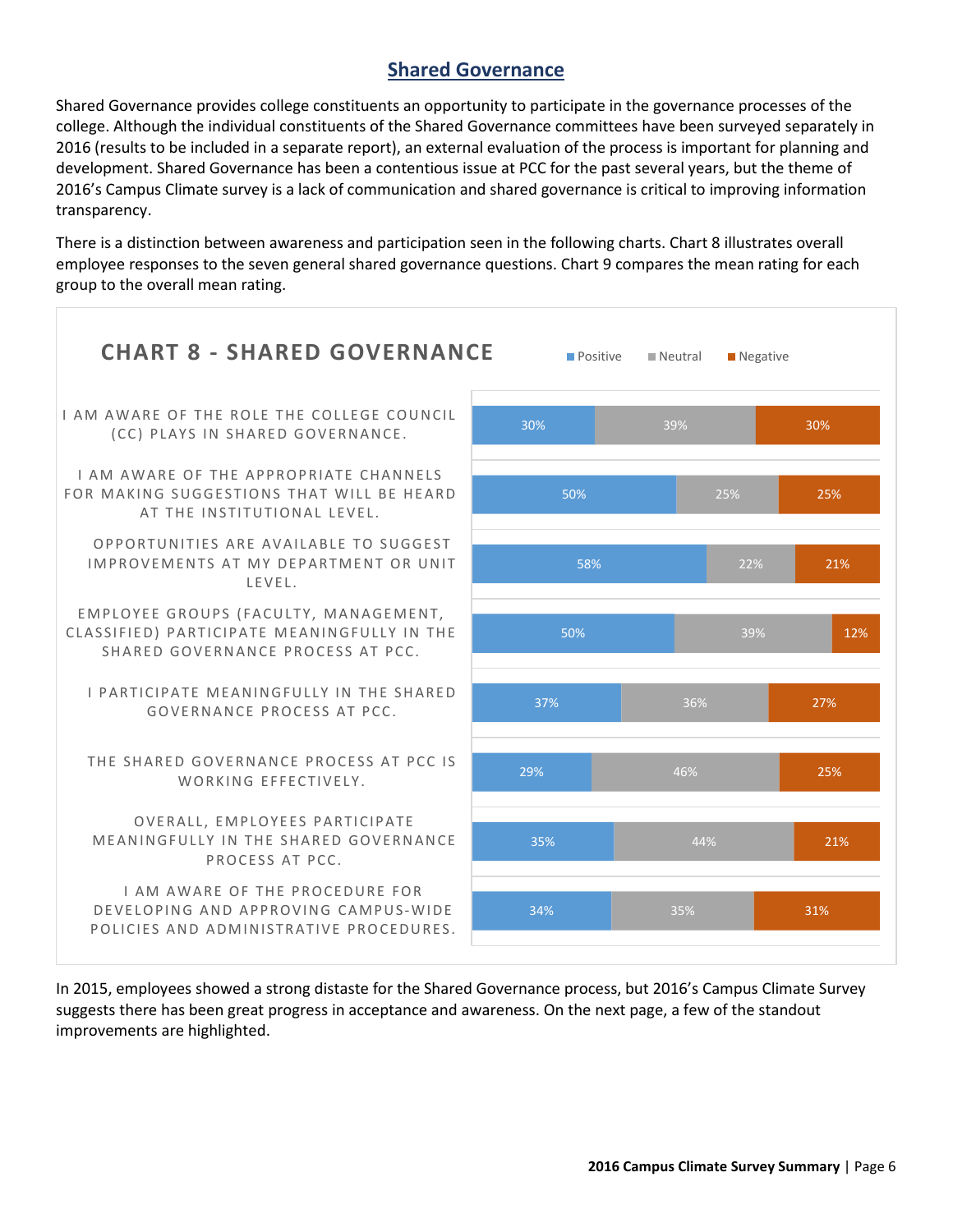- *The Shared Governance process at PCC is working effectively.*
	- o 2015: (10% positive, 53% negative)
	- o 2016: (29% positive, 25% negative)
- *Overall, employees participate meaningfully in the Shared Governance process.*
	- o 2015: (18% positive, 42% negative)
	- o 2016: (35% positive, 21% negative)
- *I am aware of the appropriate channels for making suggestions that will be heard at the institutional level.*
	- o 2015: (36% positive, 29% negative)
	- o 2016: (50% positive, 25% negative)
- *Employee groups participate meaningfully in the Shared Governance process.*
	- o 2015: (37% positive, 27% negative)
	- o 2016: (50% positive, 12% negative)

Additionally, we see evidence that employees understand there are opportunities to make suggestions and participate in policy planning, which is in direct contrast to some of the earlier sentiments in decision making. To help identify some of these discrepancies a closer look at individual employee group responses is shows in Chart 9.



Here we see a much higher rating of the Shared Governance process by Admins/Mangers than we do from Staff, both full-time and hourly. Seeing as college assistants are likely not involved in Shared Governance, their low scores are not surprising, but the low response from Classified Staff, making up a significant percentage of Shared Governance committee membership, might be worth investigating further.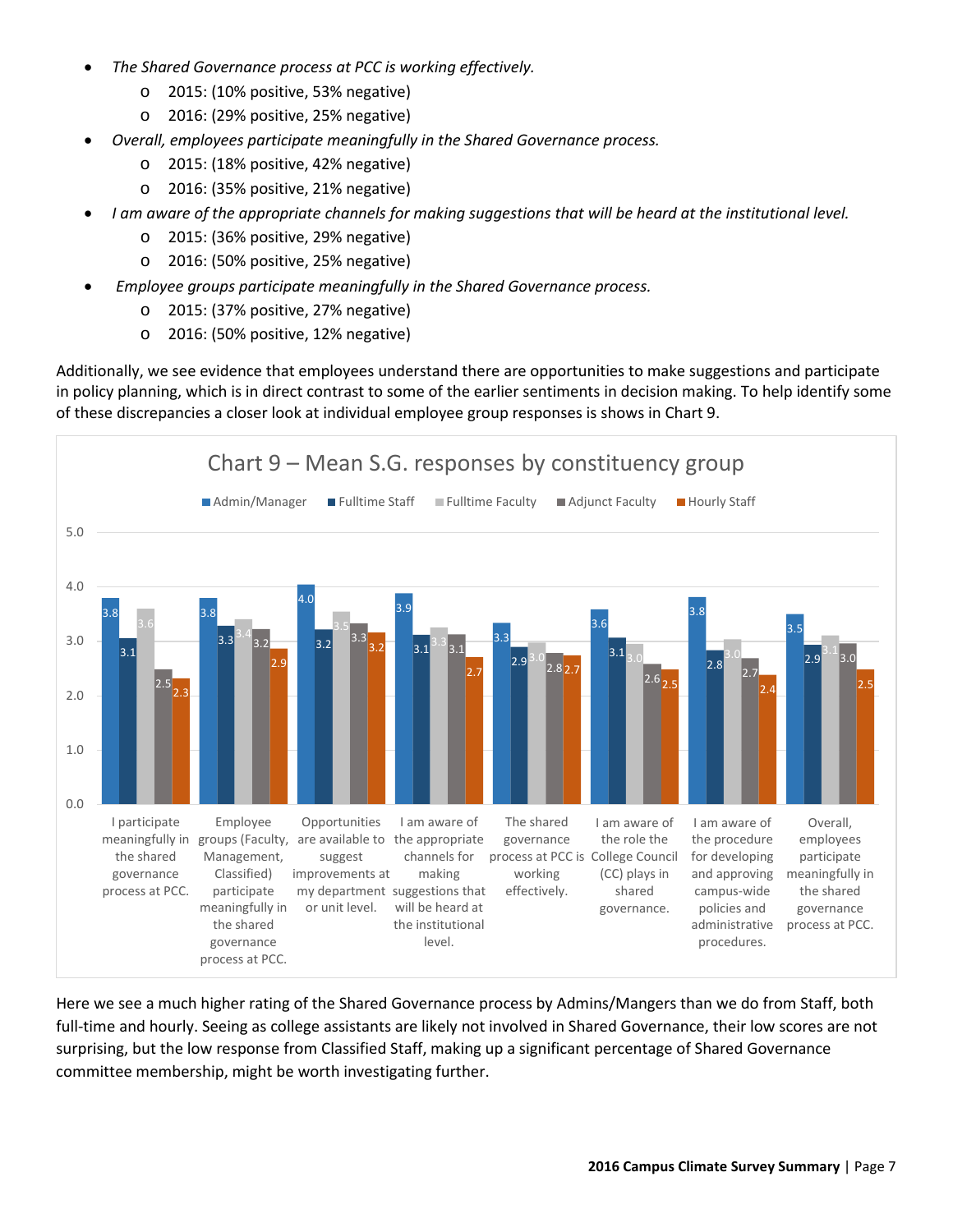## **Things to improve at PCC**

Overall, Pasadena City College has mostly satisfied employees who find enjoyment from their work. We have made great strides in increasing positive ratings in low-rated areas from 2015, such as the opinion on Shared Governance; however, there are always improvements to be made, especially at a college as large and diverse as PCC. In 2016, there appears to be a blanket dissatisfaction in college-wide communication, both in having opinions heard and in feeling-informed about policy/procedure changes.



The fulltime staff continue to show a lower positive-rating than the other employee groups in the chart above. The difference between Admin/Managers opinions on *Opportunities are available to suggest improvements* and *Employees are asked for their ideas when important decisions are made* suggests a misalignment of the information structure from top down. Some of the internal processes such as Shared Governance are designed to help share concerns and ideas throughout departments, but according to the survey results awareness, understanding, and acceptance of these processes has only improved slightly from last year. Perhaps shared governance needs to increase participation from staff or new channels of communication need to be opened up to help address this issue.

Additionally, hourly staff show the lowest level of understanding of internal processes and Shared Governance. Likely, this results is biased by the shorter average length of employment of hourly staff, but steps can likely be made to help increase the operational knowledge base of our hourly staff and the campus as a whole. Awareness is critical to understanding, which is an important part of acceptance.

With high job satisfaction ratings and mostly positive ratings across the board, PCC should recognize the substantial improvement both in the number of responses and the positivity of responses we have made since 2015. A near majority of responses included in this survey stem from specific, individual concerns, so analysis of the additional comments from the survey can be found on the following page.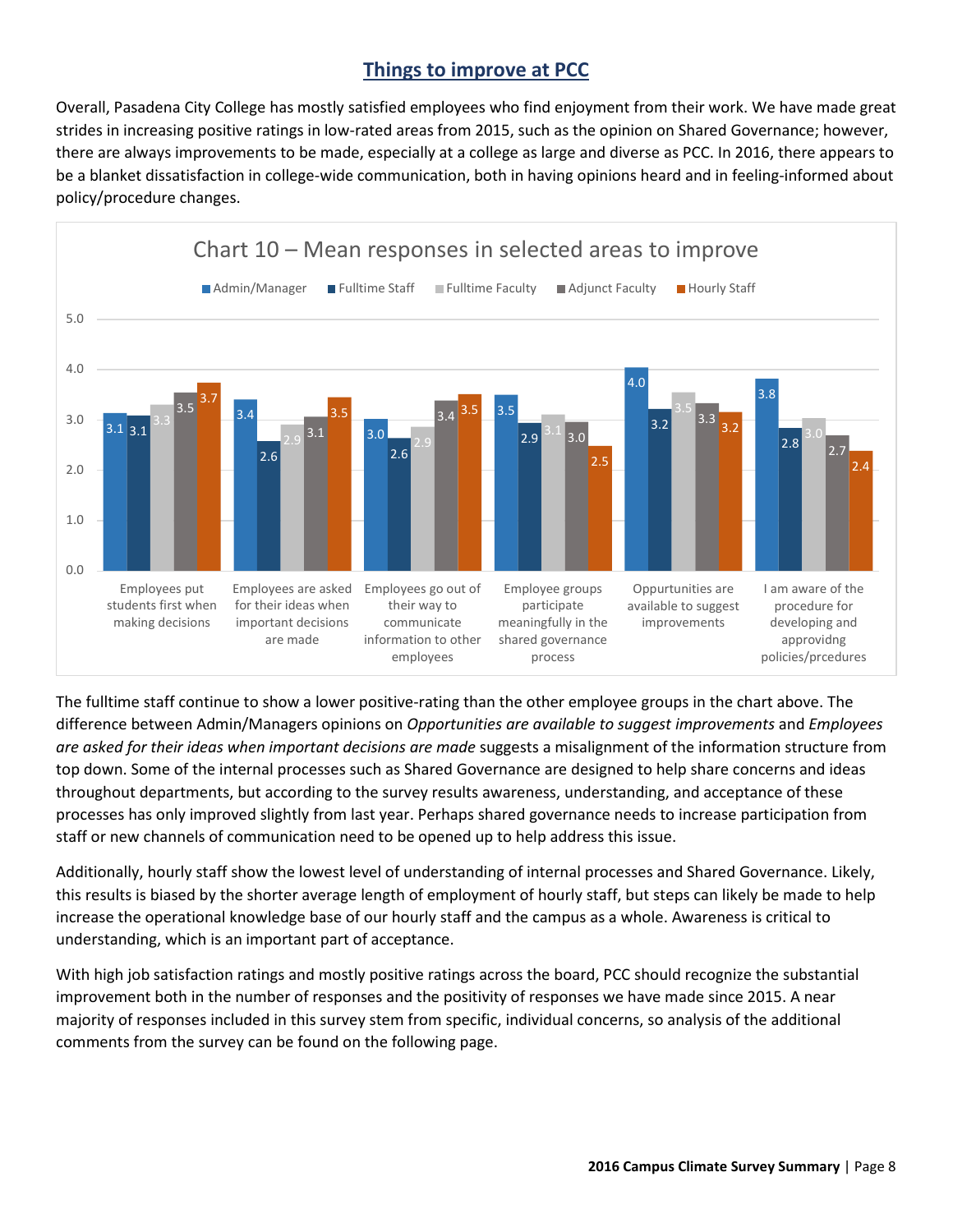### **Comments**

#### *Question: Is there anything else, not listed above, that you would like to see improved?*

Employees were given the opportunity to provide any last comments regarding their working environment. Comments were grouped into common themes and were disaggregated by employment group when possible (i.e., when employees identified themselves as being faculty, staff, or managers in their comments). **A total of 213 employees** provided comments and/or feedback.

#### Overall

The majority of the comments provided were recommendations for the college and are summarized as follows:

- Improvement of facilities and maintenance was the number one recommendation provided by employees. Employees noted that cleaner bathrooms and classrooms, as well as renovations to classrooms, hallways, stairwells, and buildings, and better grounds keeping are warranted.
- Employees indicated that the campus climate needs to improve by treating each other with respect, being professional in communication and interaction with others, and collaborating more.
- More effective communication, such as responding to e-mails and voicemail messages in a timely manner is necessary.
- Streamlining processes such as submitting key requests, order requests, and requisition forms, and paying vendors. Employees indicated that these processes take too long.
- More professional development and training opportunities for all employee groups.

Other comments provided reflected employees' general thoughts and experiences at PCC and are summarized below:

- Employees that do not work on the main campus indicate that they do not feel like they are part of the larger PCC community. Additionally, they indicate that their requests for more full-time faculty and facilities renovation go unheard.
- Adjunct faculty and hourly employees indicated that they do not feel included or supported on campus.
- There is a lack of collegiality and professionalism.
- There has been significant improvement in the campus climate compared to previous years and have noticed more willingness to collaborate/work together. More work needs to be done to continue to improve the campus climate.

As stated earlier, there were some recommendations and comments that could be attributed to different employment groups. These comments and recommendations are summarized below by employment group.

#### Management

- Do not feel safe or comfortable voicing concerns or opinions during meetings.
- Do not feel empowered to genuinely participate in the hiring process

#### **Faculty**

- More faculty input regarding student programs and don't feel supported to create new/innovative programs
- More collaboration between faculty and departments
- More professional development opportunities and more professional development just prior to or at the beginning of semesters.
- A refocus on student success.
- Collegiality and professional communication, particularly via e-mail.

#### Adjunct Faculty